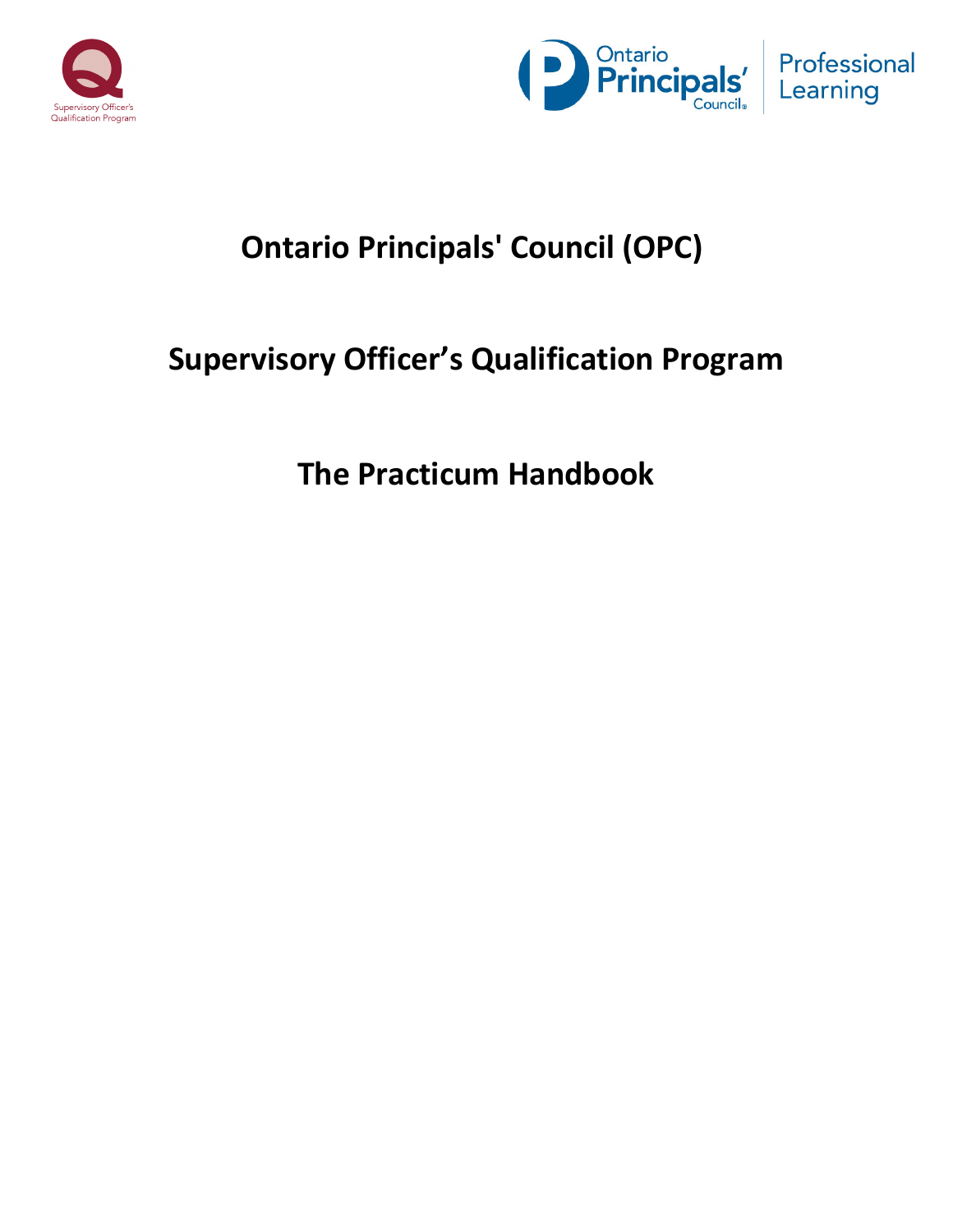



# **Practicum Handbook**

# **Purpose**

The practicum is a culminating exercise designed to demonstrate the candidate's leadership attributes and ability to integrate and apply their learning from the four modules at a district school board level. It involves a significant practical project, within a district school board or other educational setting of a similar nature, which incorporates knowledge, management and leadership of program, personnel, finance and facilities. The duration of the practicum will be a minimum of 50 hours.

# **Practicum Project**

Supervisory officer candidates, in consultation with their SOQP mentor/instructor and a district practicum mentor, identify a specific leadership project related to the role of supervisory officer to which they apply appropriate legislation, school board policies and related research or theoretical concepts to a system setting. The practicum experience will place the candidate in the role of supervisory officer acting as a member of the district school board administrative team, assuming responsibility for a significant piece of work, and making contacts with the board, staff, parents and the community. **The practicum may be approved only after a candidate has completed two modules successfully. 80% to 100% of the project must be completed after approval of the practicum by the OPC mentor/instructor**. Candidates have **5 years**from the date of their first module to complete the practicum requirements.

# **Expectations of Candidates**

Candidates will select, in conjunction with the SOQP mentor/instructor and their district practicum mentor (local supervisory officer), a topic that reflects a growth opportunity. The intent of the experience will be realized if new learning is occurring, to this end, regular feedback from the mentor will be an integral component. The notion here is that the topic provides an opportunity for growth in a leadership position and that it be a meaningful learning experience. While it might well be a project that would be complementary to the normal course of the candidate's duties, it should be one that has significant aspects that are new or offer unique challenges from which the candidate can extract new meaning or practise newly acquired skills. The project should also reflect the duties and responsibilities of a practising supervisory officer. Will demonstrate a clear and conscious effort to integrate and apply the knowledge and skills addressed in the other four modules of the Supervisory Officer's Qualification Program. In particular, the following areas are relevant for the completion of the practicum requirement: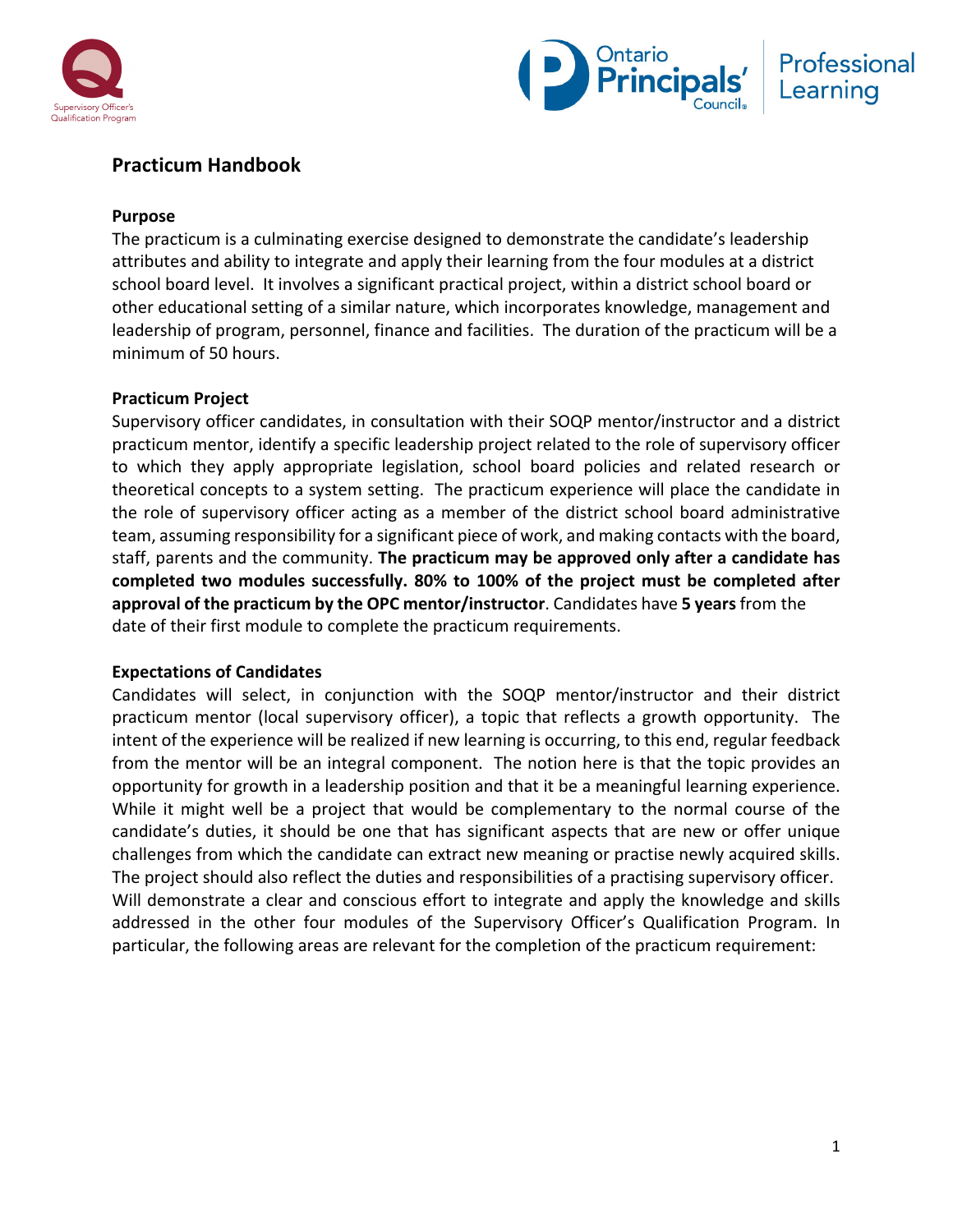



# **Legislation:**

This essential aspect of the role of the supervisory officer is to be integrated into a meaningful experience, wherever possible. It is suggested that all practica reference specifically the legislative base on which the project rests.

# **Finances:**

Considered a subset of legislation, financial considerations are often a pivotal criterion in educational decisions.

Identify the financial considerations applicable to the success of their project.

# **General:**

**Alignment of the practicum with Board Goals, Policy and Legislation**: Identify the manner in which the practicum topic supports the Board/Ministry of Education goals and contributes, in a meaningful way to significant objectives for the system. Knowledge of and experience with the relations between board administrations and trustees and between the Ministry of Education and the boards are important aspects of the supervisory officer role best learned or consolidated in real situations.

**Stakeholders:** Identify the members of the education community who are involved in their project.

**Research and Theory**: Identify the research and theoretical learning that is to be put to use in the performance of this duty.

**System Initiative**: Distinguish the practicum from school level learning experiences and district school board level projects (for example: making real life presentations at board level committees, board meetings or as the representative of the board.)

**System Relationships**: Ensure the opportunity to establish contact and interact with senior officials in boards.

**Leadership Demonstrations**: Demonstrate your knowledge and skills in oral and written communications, planning, organization, team-building, problem-solving, conflict management and leadership.

**Leadership Characteristics**: Model professional ethics, emotional and social intelligence and the Ontario Leadership Framework for Supervisory Officers.

# **Practicum Requirements**

# **District Practicum Mentor:**

Candidates seek out a supervisory officer from their current board to act as their district mentor. The local supervisory officer (district practicum mentor) will agree to work with them throughout the duration of the leadership project. The district practicum mentor is a fully qualified, experienced, practising supervisory officer who provides regular, ongoing feedback to the candidate. Candidates not currently working in a district school board will need to establish this partnership with a qualified supervisory officer in a setting that is approved by the OPC SOQP Program Lead.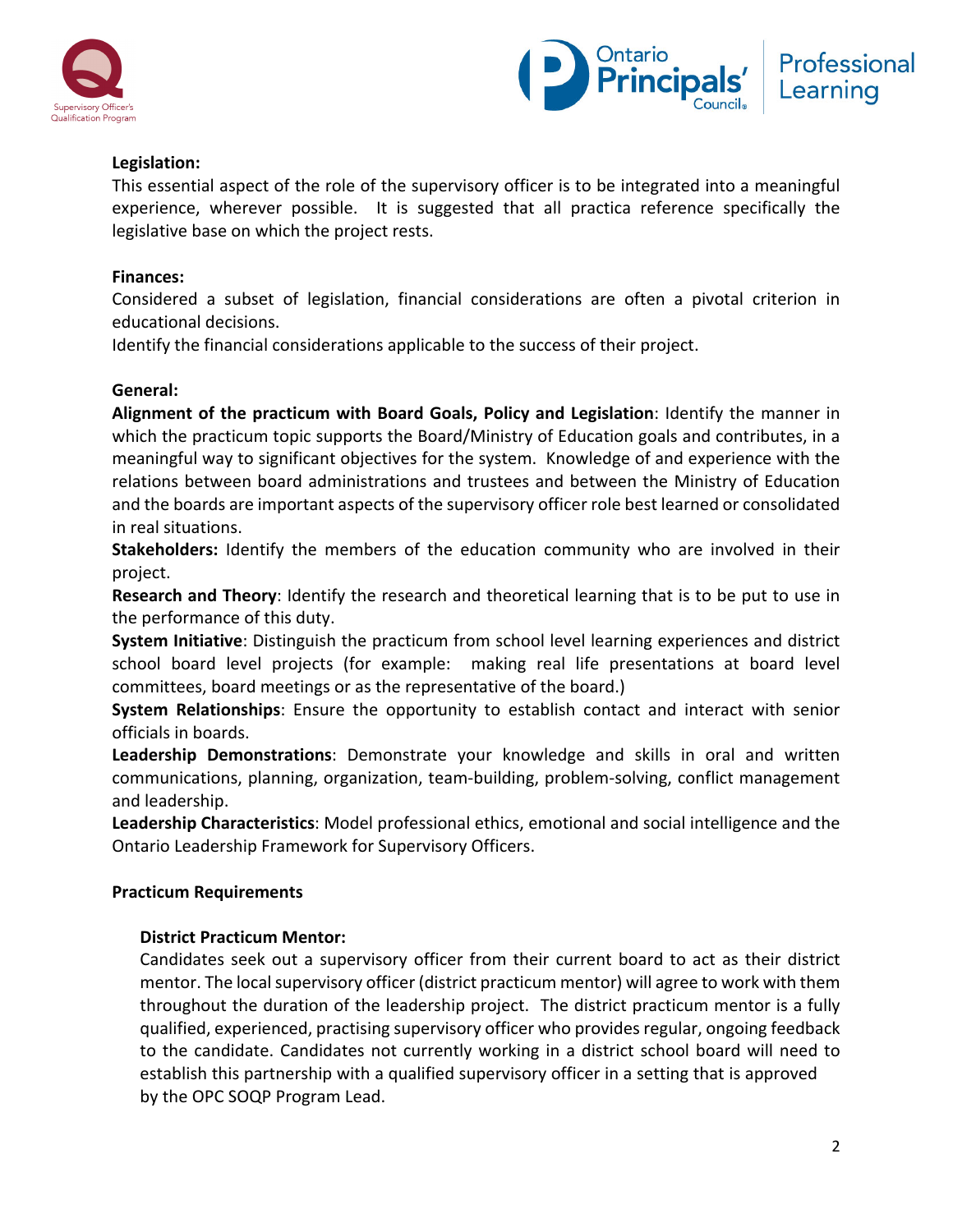



# **Regular Reporting:**

Candidates are required to communicate regularly with their district practicum mentor to discuss the progress of the project. In addition, they are required to interact with SOQP mentor/instructor at least three times: at the beginning of the practicum, in the middle of the practicum and at the end of the practicum.

### **Practicum Submission:**

The Practicum Submission will include the following information as outlined and described in this handbook. *Use the following information to identify the required content and topic headings.* Candidates will submit one electronic copy to their SOQP mentor. The electronic copy should only include **three** supporting pieces of information that provide evidence of leadership. The final version may include additional supporting information attached as appendices.

- i. Practicum Executive Summary
- ii. Practicum Summary Report (and supporting information)
- iii. Reflective Written Assignment
- iv. Log
- v. Forms 1, 2, 7 and 8

#### **Practicum Executive Summary:**

Candidates will complete an executive summary of their leadership project. The executive summary will provide the following information:

- Name of candidate
- Candidate's current board or place of employment
- Practicum title
- Ontario Leadership Framework domain most reflected in the project
- Project description not to exceed 100 words

# **Practicum Summary Report**

Candidates are required to prepare a summary report of their practicum. The written summary of the practicum learning experience should be a minimum of 10 but not exceed 15 typed pages (double-paced, single-sided). Candidates may include, as attachments, materials developed as part of the practicum. The summary report will address the following areas as noted on form 6:

- **purpose of the practicum**, connections to district school board initiatives;
- reference to **relevant legislation**, district school board policies and literature;
- **financial considerations** and details;
- sources and **collection of data**, **results and recommendations**;
- relationship of the practicum to the **role of the supervisory officer**;
- **benefits to** students, parents, school staff, the district school board, and the system as a whole with reference to the improvement of teaching and learning;
- evidence of effective **leadership** in the context of the **Ontario Leadership Framework for Supervisory Officers**;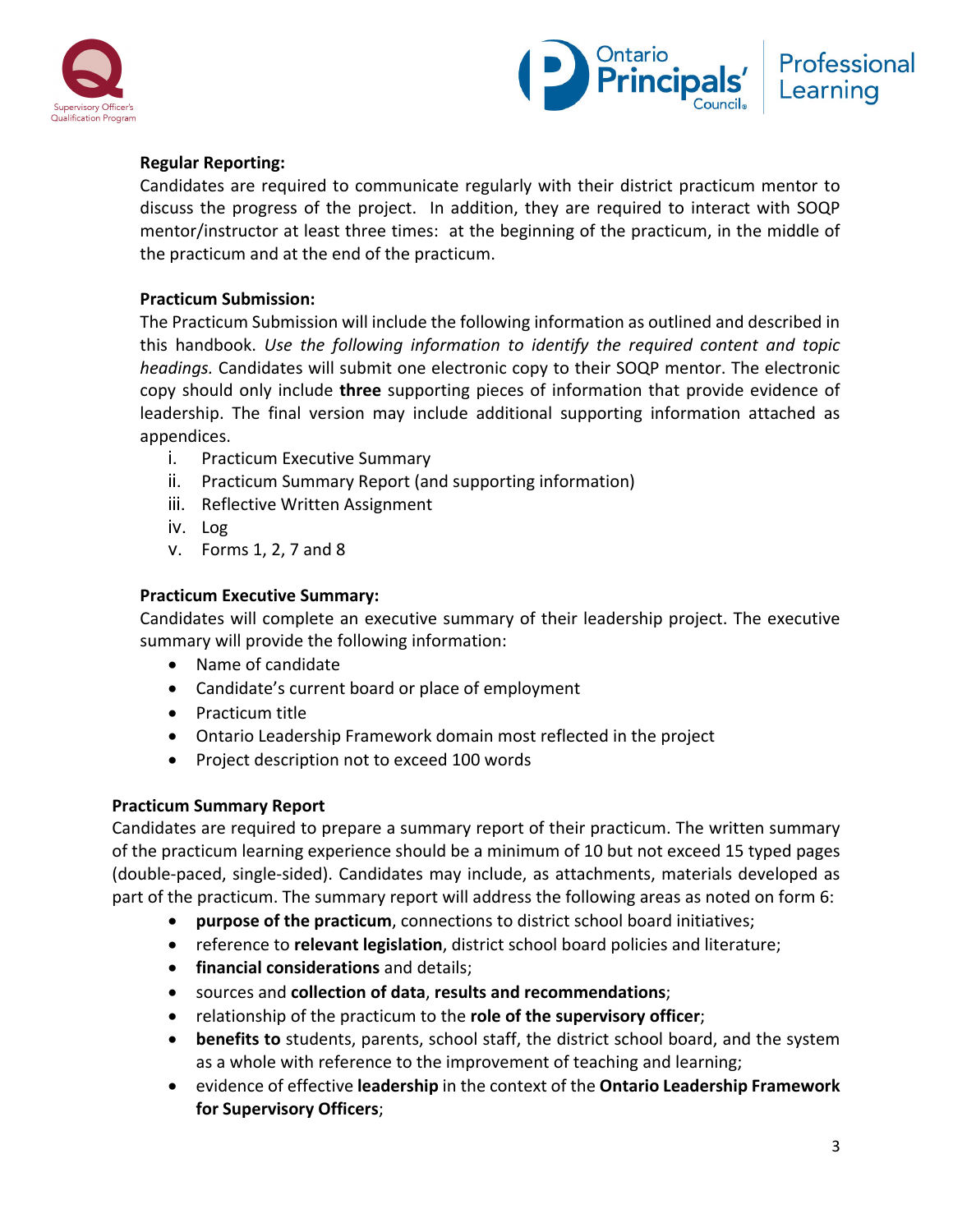



- benefit to **personal professional learning**;
- reflections on the practicum experience in **relation to the other four modules,** and;
- Links to The Standards of Practice for the Teaching Profession and the Ethical Standards for the Teaching Profession

The final submission will synthesize the practicum experience, making links to the other four modules, and convey how the whole program has been transformational to the individual in a personal and professional way.

# **Reflective Written Assignment:**

The candidate will record, as a reflective written assignment, information about the practicum experience as it relates to **professional learning and growth** throughout the practicum experience. This assignment should reflect on difficulties experienced during the practicum, as well as the successes. Use the Ontario Leadership Framework for Supervisory Officers as the context for this assignment. The reflective written summary of the practicum learning experience should not exceed 10 typed pages (double-paced, single-sided).

Candidates should address the following areas as noted on form 5:

- Personal Leadership Style
- The Impact of One's Personal Leadership Style
- Strengths and Areas for Growth
- Difficulties Experienced
- The Role of the Supervisory Officer
- Personal Philosophy of Education
- The Standards of Practice for the Teaching Profession and the Ethical Standards for the Teaching Profession

# **Log**

The candidate will keep a record describing and documenting the implementation of the practicum including the dates and duration of all practicum activities. Documentation may include meeting agendas, minutes, samples of work, etc.

The log will also include professional learning activities such as: conferences, workshops, job shadowing, research, professional reading related to the practicum, as well as meetings with the mentors. See Form 4 for the assessment criteria.

# **The OPC SOQP Program Lead**

- coordinates and directs the leadership practicum program;
- develops assessment criteria for evaluation of the leadership practicum;
- provides guidelines for the mentor roles;
- ensures mentors understand the requirements and responsibilities in the process;
- establishes criteria for practicum proposals and ensures SOQP mentor/instructors adhere to criteria;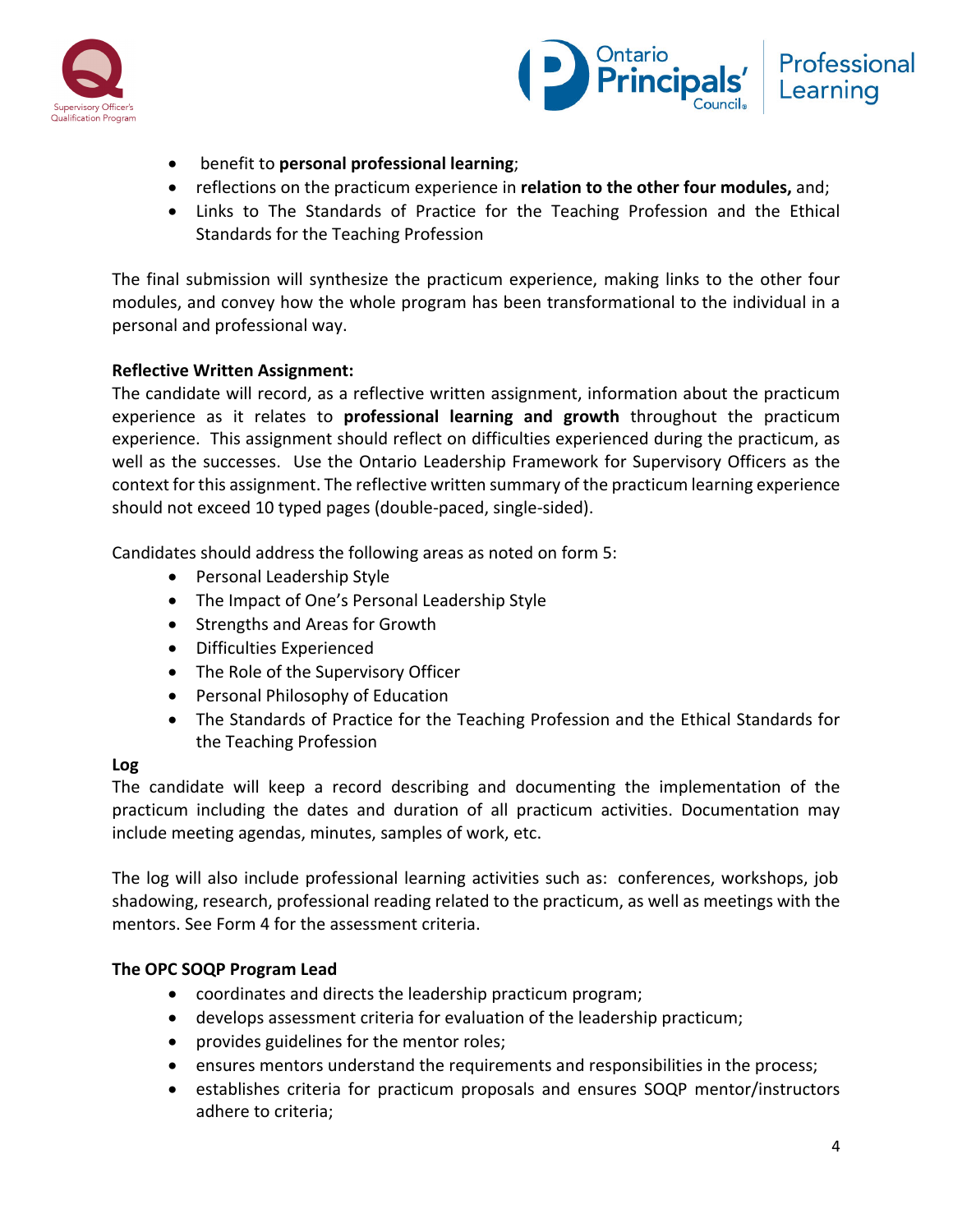



- receives the final assessment for each candidate (see Practicum Form 8);
- maintains records;
- hears and decides appeals of unsatisfactory evaluation results;
- "signs-off" to indicate successful completion of the leadership practicum (see Practicum Form 8);
- maintains a record of the successful completion of the leadership practicum; and
- reports the successful completion of the program to the OPC registrar who in turn reports this information to the Ontario College of Teachers.

# **SOQP Mentor/Instructor – Practicum Advisor**

The candidate's practicum advisor will be a course SOQP mentor/instructor. The SOQP mentor/instructor is responsible for:

- delivering the practicum orientation program;
- ensuring that all candidates know and understand the requirements for the practicum and their own responsibilities in the process;
- provide advice during the development of the proposal, including the outline, schedule of activities, learning outcomes, assessment process and evaluation criteria;
- approving the practicum proposal (see Practicum Forms 1 and 2);
- interacting at least three times with the candidate: at the beginning of the practicum, in the middle of the practicum and at the end of the practicum;
- communicating with the district practicum mentor as necessary;
- coordinating and completing the evaluation of the candidate's practicum project;
- preparing the required assessment forms and the practicum summative assessment;
- sending copies of all assessment forms to the candidate, and;
- sending all assessment forms and documentation to the SOQP registrar at the Ontario Principals' Council.

# **District Practicum Mentor**

The mentor will be a fully qualified, practising supervisory officer who has a number of years of experience in the role. The district practicum mentor is responsible for:

- supporting the candidate in the development of the practicum proposal which is of benefit to the district school board and includes goals and objectives, an outline, schedule of activities (including the starting and expected completion dates), learning outcomes, assessment processes and specific evaluation criteria;
- reviewing the roles and responsibilities of the district mentor and the candidate:
- ensure that 80% of the practicum is completed after the approval of the project by the OPC SOQP mentor/instructor;
- mentoring, guiding and training the candidate throughout the practicum experience; and
- participating in the evaluation of the candidate's practicum learning (see Form 7).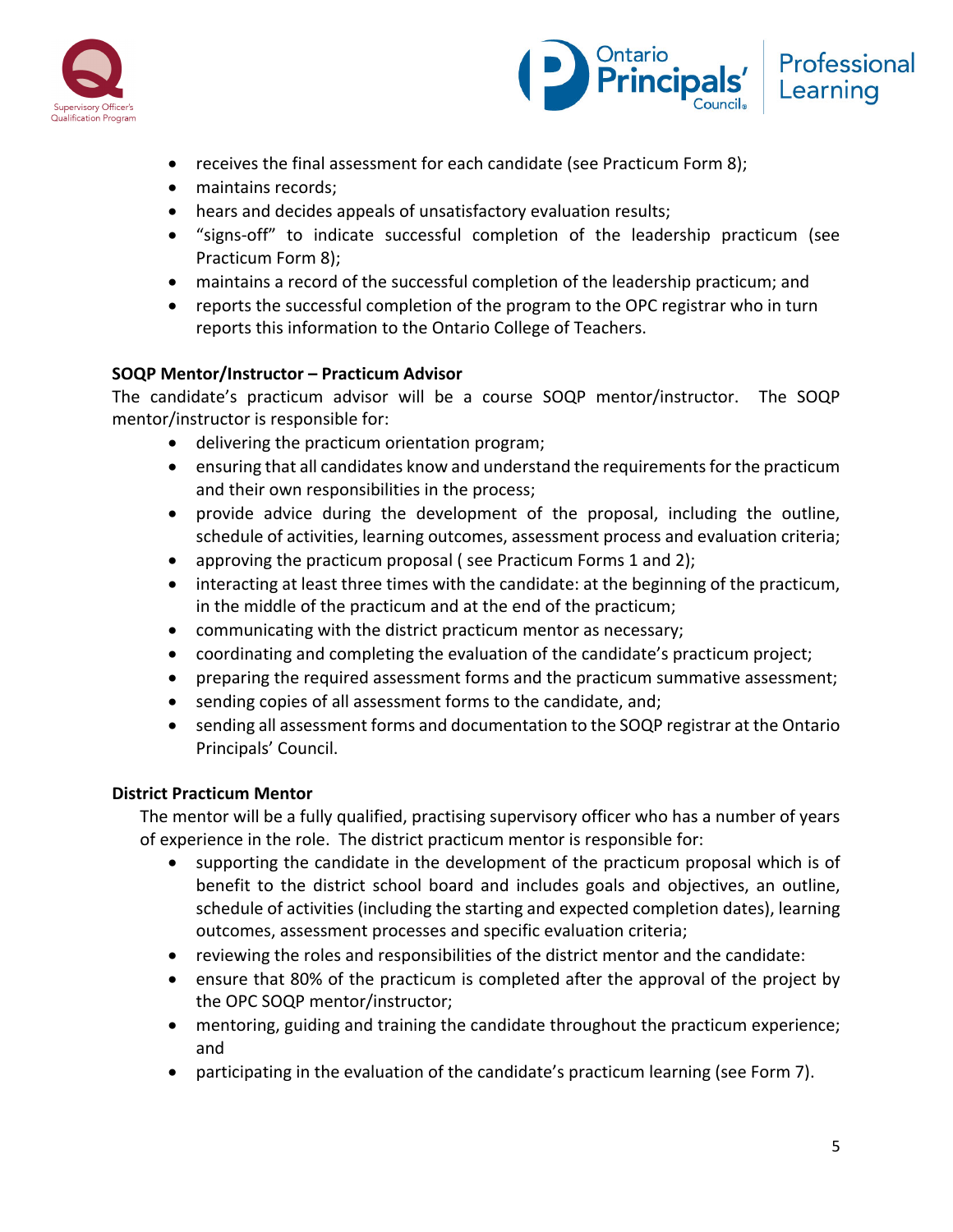



OPC will encourage the active involvement of supervisory officers in district school boards.

# **Practicum Orientation**

Candidates will receive this Practicum Handbook and Practicum Guide when they register for the SOQP or during their first module. During Modules A and B, the program lead and/or SOQP mentor/instructors will explain the requirements and expectations of the practicum experience. The Practicum Handbook and Practicum Guide are designed to serve as a resource documents to candidates, SOQP mentor/instructors and district practicum mentors. The Practicum Handbook along with the Practicum Guide may be used as a practicum project checklist to ensure that all required elements of the practicum are completed.

Although the practicum orientation program will be integrated primarily into Modules A and B of the SOQP, candidates will be provided information about the practicum throughout all four modules.

The Practicum Handbook and Guide are included in the binder as information for candidates.

#### **Practicum Proposal**

Candidates will prepare an outline of their proposed practicum experience (Forms 1 and 2). The proposal should clearly state:

- title and brief description of the leadership project proposal;
- objectives and relationship of proposed leadership project to the Supervisory Officer's Qualification Program learning expectations;
- anticipated benefits of this project (personal and school system); and
- description of the criteria to be used in the assessment of the leadership project.

The proposal must be approved by the SOQP mentor/instructor and receive a positive endorsement from the district practicum mentor before the practicum begins.

#### **Assessment and Evaluation**

Assessment instruments and evaluation criteria will be provided:

- for the practicum proposal, log, reflective written assignment and practicum summary report; and
- for the summative assessment of the candidates' learning and performance during the practicum.

The summative evaluation of the candidate's practicum learning will be completed by the SOQP mentor/instructor in consultation, as required to inform the evaluation process, with the candidate and district practicum mentor. The process will include an examination of:

- the practicum proposal;
- the log;
- practicum executive summary;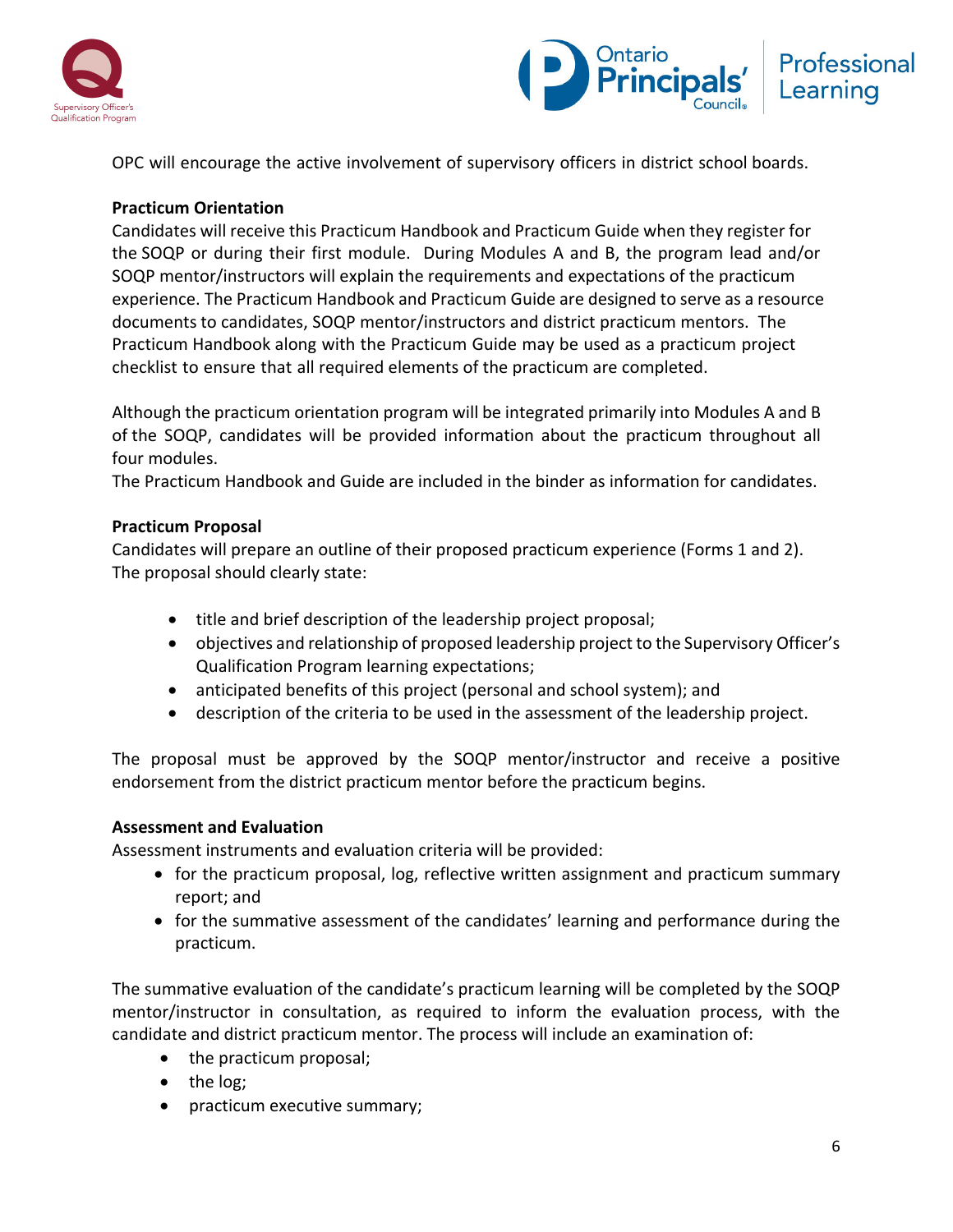



- the reflective written assignment;
- the practicum summary report (and supporting information); and
- the district mentor's report.

The SOQP mentor/instructor will prepare all necessary assessment forms. All assessment forms and documents will be sent to the OPC SOQP registrar or designate. A copy of all assessment forms will also be returned to the candidate at the conclusion of the assessment.

Upon successful completion of the four modules of the SOQP and the Practicum, within the required timelines, a recommendation is made to the Ontario College of Teachers to add the Supervisory Officer's Qualification Program to the candidate's Certificate of Qualification.

# **Practicum Examples**

The practicum should provide opportunities for the candidates to work with staff, practising supervisory officers, trustees, parents and the community. The candidates should have occasions to demonstrate interpersonal skills as well as skills in various oral and written communications, planning, organization, team-building, problem-solving, conflict management and leadership. The practicum experience will place the candidate in the role of supervisory officer, acting as a member of the district school board administrative team.

The following suggestions for the practicum experience are intended to serve as examples only. Specific district school board needs may inspire other possibilities of similar scope.

- 1. Develop and implement a plan for a system initiative in collaboration with principals, supervisory officers and other appropriate staff.
- 2. Plan and lead, for the duration of the practicum, a curriculum review, development and implementation project as described in a Ministry of Education curriculum guideline.
- 3. Conduct a review of a district school board policy involving students, staff, school council representatives and supervisory officers for presentation to the trustees.
- 4. Develop and initiate the implementation of a system action plan for improvement as a result of provincial assessment results in collaboration with teachers, curriculum support staff, school council representatives and supervisory officers.
- 5. Assume responsibility for an administrative task such as developing a school-year calendar, emergency response procedure, or an action plan for community outreach. This task must involve collaboration with appropriate school board staff, school council or community representatives and employee organizations.

# **Practicum Evaluation Criteria and Assessment Instruments**

The SOQP provincial Lead and SOQP mentor/instructors have developed general evaluation criteria and assessment instruments, such as rubrics, for the practicum proposal and the summative evaluation of the practicum experience. The points underlined below were kept in mind when these general evaluation criteria and assessment instruments were developed.

The SOQP staff members are expected to provide candidates with assessment instruments and general evaluation criteria: